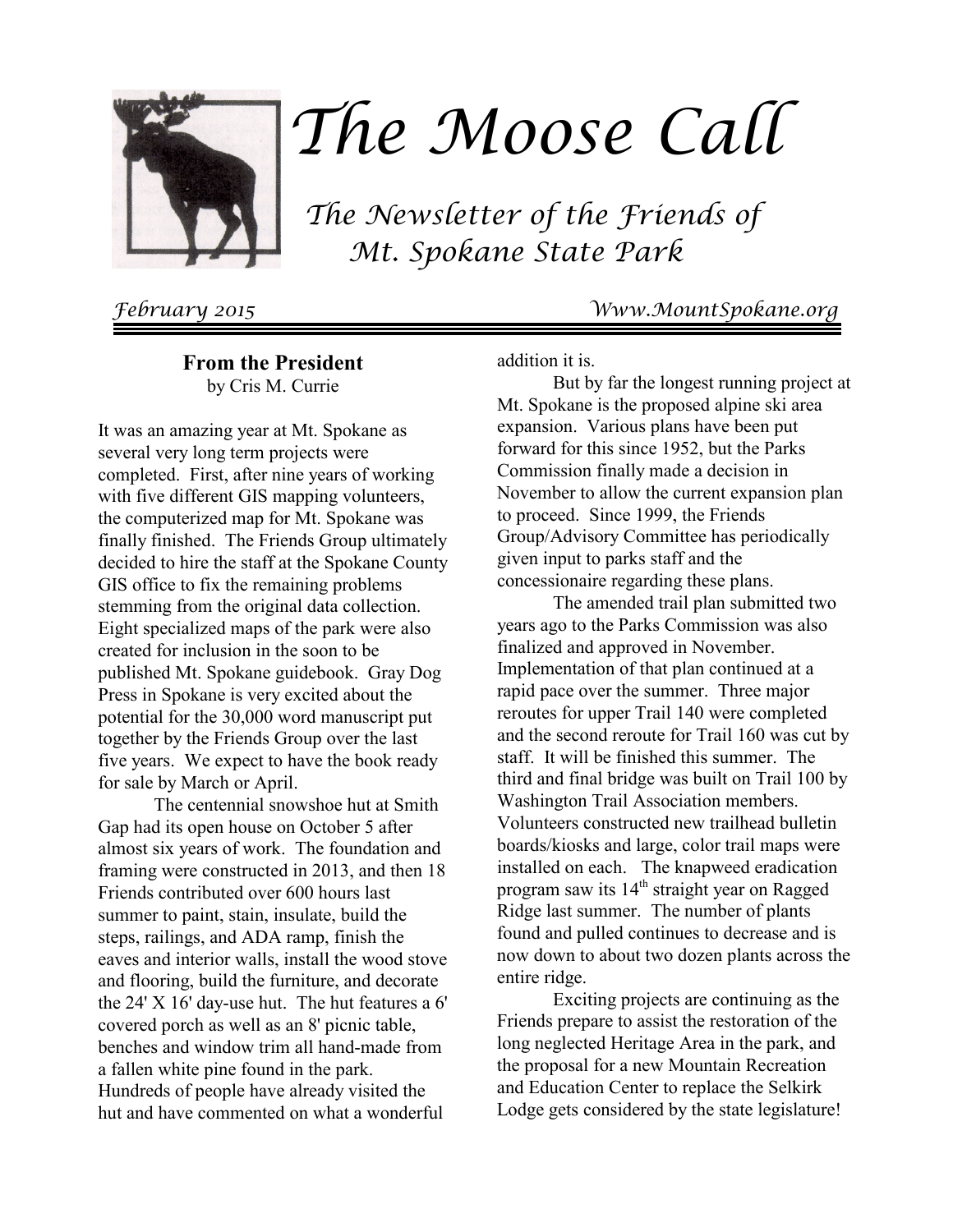#### **Alpine Area Expansion**

In November, the Parks Commission decided to finish the land classification project started in 1999 when it left 800 acres in the proposed alpine ski expansion area (PASEA) unclassified pending further study. Their final decision was that 279 acres on the south end would be classified Recreation, 351 acres on the north end would be classified Resource Recreation, and 170 acres below the Chair 4 Road would be Natural Forest Area (NFA). In a separate decision, they allowed the current plan to move forward to construct 1 new chair lift and 7 new runs within the 279 acre portion. The Commission amended this decision with the provision that no conditional recreational use of the north end would be permitted except for search and rescue and backcountry skiing. In other words, traditional winter uses will continue, but no new summer trails can be built.

So why did most members of the Friends Board support this decision? Does it mean that the last remaining old growth forest in Spokane County will be clear cut for ski runs, as some have insisted? Does it mean that the proponents got everything they wanted with no need for compromise as they have been accused? The answer to both is a definite "no." Fortunately old growth trees can be found throughout the park, and the area needing to be cut for new runs is relatively small (about 60 acres), with only 7 trees over 150 years old being found.

Quoting from our public testimony before the Commission meeting: "While a majority of the board has consistently been supportive of the expansion over the years, a few members have been critical and have actively sought alternatives. Partly in response to those criticisms, expansion proponents withdrew their much more extensive two-chair proposal and replaced it with the current bare minimum single chair and 7 run proposal. We have also discussed no-chair options as well as the option to classify the entire PASEA as NFA. At our

October meeting, our vote was 9 to 1 in favor of the current expansion proposal. While the single dissenting director did not believe that an expanded ski area was the best use of the land and that it should be classified NFA, the majority felt that the current proposal is the best compromise possible, given all of the mitigation efforts to protect the environment that will need to be followed. Directors also felt that the history of this particular decision making process needed to be at the forefront of the discussion in order to continue to assure its fairness. Instead of rejecting the expansion idea outright in 1999 based on the area's eligibility for NFA, the Commission agreed that expansion was worthy of strong consideration as long as the proponents could successfully pass a list of expensive and time consuming financial and environmental tests. It now seems that those tests have been passed, and it is time to proceed with the next stage of the permitting process. This has been an exceptionally long and difficult decision to make, and it has caused serious divisiveness through the Spokane community. Above all, it is our hope that regardless of which way the decision goes tomorrow, that we can all pull together and make the outcome as successful as possible."

This was truly one of the most difficult decisions the volunteer Commission has ever had to make. At the public meeting, each member detailed their own struggle behind the 5-2 vote on classification and the 7-0 vote favoring ski area expansion. Their expectation is that natural resources in the PASEA will be managed to a higher standard than in the existing ski area, and that staff will explore opportunities to increase the current 30% of park land that is classified as NFA/NAP in order to provide additional natural resource protection for the park as a whole. Staff were also directed to identify high priority neighboring properties within existing wildlife corridors for possible trade or purchase by State Parks.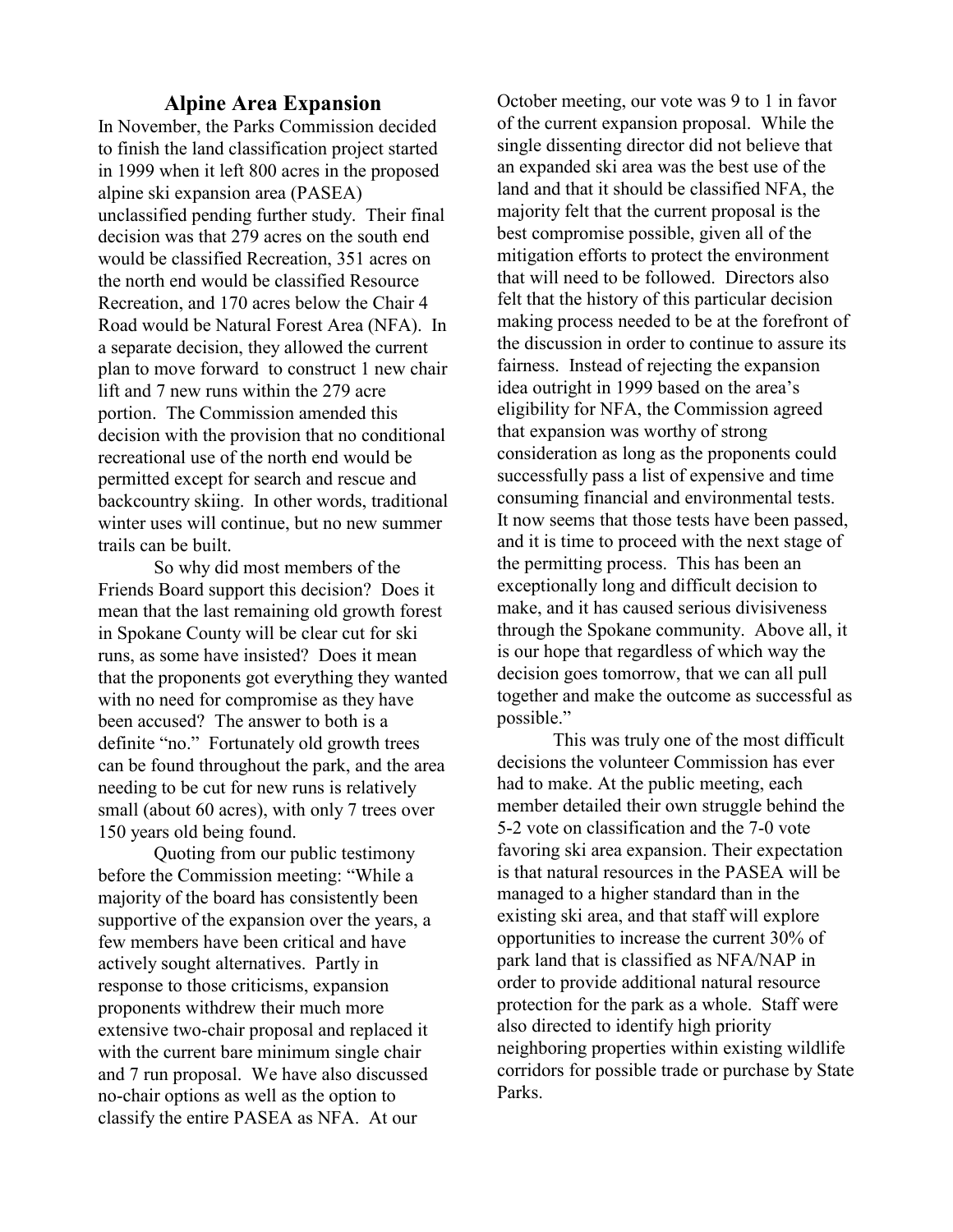# **Snowshoe Hut Success**

Without a doubt, the snowshoe hut, built in the Washington State Parks' centennial year, is a resounding success story. About 75 people attended the open house on October 5, during which scrumptious treats were served, the hut was decked out in fresh flowers, and volunteers were able to meet and thank Bill Fix for his foundation's grant of \$15,000 for the project.



Because the structural plan was donated, Commission staff built the foundation and floor, and Solid Structures gave us a very reasonable bid for the framing, the Friends Group only had to put in another \$7,200 plus 600 hours in volunteer labor and various inkind contributions to finish the hut. So not only is it truly a *warming* hut that is well built and pleasing to look at, it also came at a very pleasing price. This is just a great example of how a non-profit group can stretch limited resources to their maximum and produce something that will be cherished for many years to come. If you haven't seen it yet, be sure to visit as soon as you can!

#### **New Maps**

Secured to the outside front wall of the snowshoe hut is a large color map of the entire park. This is the first actual product of the computerized mapping project the Friends have been working on for over 9 years. The map is on ARC GIS software and is in multiple layers so that products can be customized for a wide variety of purposes and updated as needed. Rather than showing

topographic lines, the base map shows the shaded relief of the topography. This makes it much easier to read for those who are confused by topo lines. The map also utilizes icons for various park features and facilities. The downside to this kind of mapping is that the software is extremely complicated and expensive and professionals must be relied upon for most changes. This means that we will continue to use the digital topographic maps for some applications, but the GIS maps are a most welcome addition. Both types of map are available for free download on the Friends' website.

### **Guidebook in Publication**

The completion of the mapping project means that the guidebook will be published very soon. With about 30,000 words, dozens of photos, elevation profiles, 7 detailed route maps, a fold out map of the entire park, and color plates of common birds and butterflies, the book will be a unique and essential guide for anyone wanting to get to know Mt. Spokane, but has been too intimidated to try. The book covers the park's natural and cultural history, the little known planning history and land classification system, mammals, birds and butterflies, the various recreational permits needed to use the park, access points, facilities, rules, and safety issues. Most importantly, the book describes 15 trail routes in detail that cover every trail in the park, except for some of the Nordic area trails. Separate sections give suggestions for the best trails for snowshoeing, biking, running, and horseback riding in addition to the facilities available for Nordic and alpine skiing and snowmobiling. Plans for future development are also described.

## **Trail Reroutes Nearly Completed**

The master trail plan proposed by the Friends Group/Advisory Committee and approved by the Commission calls for several new trails and several reroutes for existing trails. The reroute of upper Trail 140 from the summit to the bottom of the Kit Carson meadows was